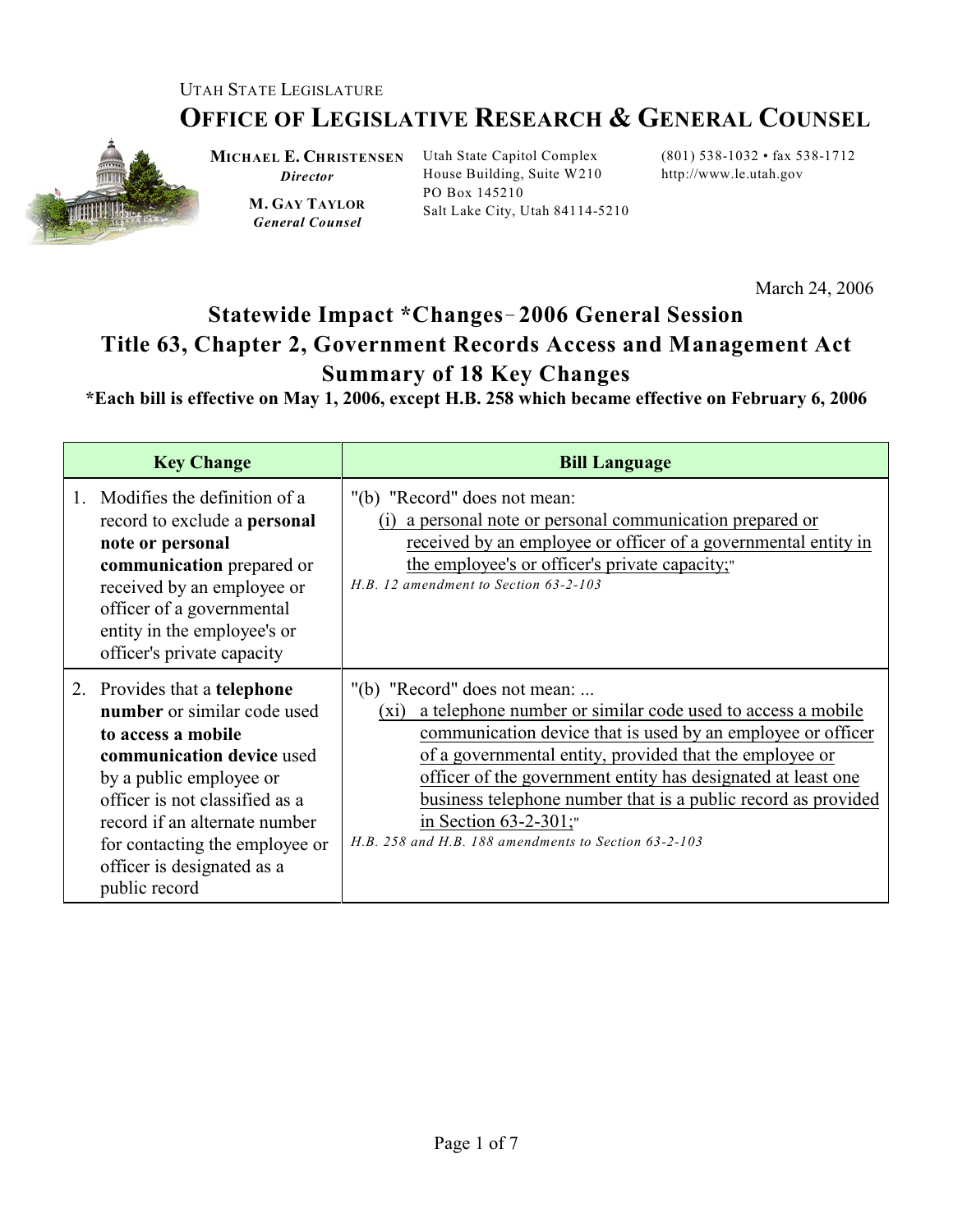| <b>Key Change</b>                                                                                                                                                                                                                                                                                                                                                                                                                                         | <b>Bill Language</b>                                                                                                                                                                                                                                                                                                                                                                                                                                                                                                                                                                                                                                                                                                                                                                                                                                                                                                                                                                                                                            |
|-----------------------------------------------------------------------------------------------------------------------------------------------------------------------------------------------------------------------------------------------------------------------------------------------------------------------------------------------------------------------------------------------------------------------------------------------------------|-------------------------------------------------------------------------------------------------------------------------------------------------------------------------------------------------------------------------------------------------------------------------------------------------------------------------------------------------------------------------------------------------------------------------------------------------------------------------------------------------------------------------------------------------------------------------------------------------------------------------------------------------------------------------------------------------------------------------------------------------------------------------------------------------------------------------------------------------------------------------------------------------------------------------------------------------------------------------------------------------------------------------------------------------|
| 3. Provides that in response to a<br>request, a governmental entity<br>is not required to:<br>· compile, format,<br>manipulate, package,<br>summarize, or tailor<br>information;<br>• provide a record in a<br>particular format,<br>medium, or program; or<br>· under certain circumstances,<br>fulfill a person's records<br>request if the information<br>requested is accessible in a<br>public publication<br>produced by the<br>governmental entity | $\Gamma(8)$ (a) [A] In response to a request, a governmental entity is not<br>required to:<br>create a record [in response to a request.];<br>(i)<br>compile, format, manipulate, package, summarize, or tailor<br>(ii)<br>information;<br>provide a record in a particular format, medium, or program<br>(iii)<br>not currently maintained by the governmental entity<br>fulfill a person's records request if the request unreasonably<br>(iv)<br>duplicates prior records requests from that person; or<br>fill a person's records request if:<br>(v)<br>the record requested is accessible in the identical<br>(A)<br>physical form and content in a public publication or<br>product produced by the governmental entity receiving<br>the request;<br>the governmental entity provides the person requesting<br>(B)<br>the record with the public publication or product; and<br>the governmental entity specifies where the record can<br>(C)<br>be found in the public publication or product."<br>H.B. 28 amendment to Section 63-2-201 |
| Allows rather than requires<br>4.<br>a governmental entity to<br>provide a record in a<br>particular form if the<br>governmental entity<br>determines it is able to do so<br>without unreasonably<br>interfering with its duties                                                                                                                                                                                                                          | "(b) Upon request, a governmental entity [shall] may provide a record<br>in a particular [format] form under Subsection $(8)(a)(ii)$ or $(iii)$ if:<br>(i) the governmental entity determines it is able to do so without<br>unreasonably interfering with the governmental entity's duties and<br>responsibilities;"<br>H.B. 28 amendment to Section 63-2-201                                                                                                                                                                                                                                                                                                                                                                                                                                                                                                                                                                                                                                                                                  |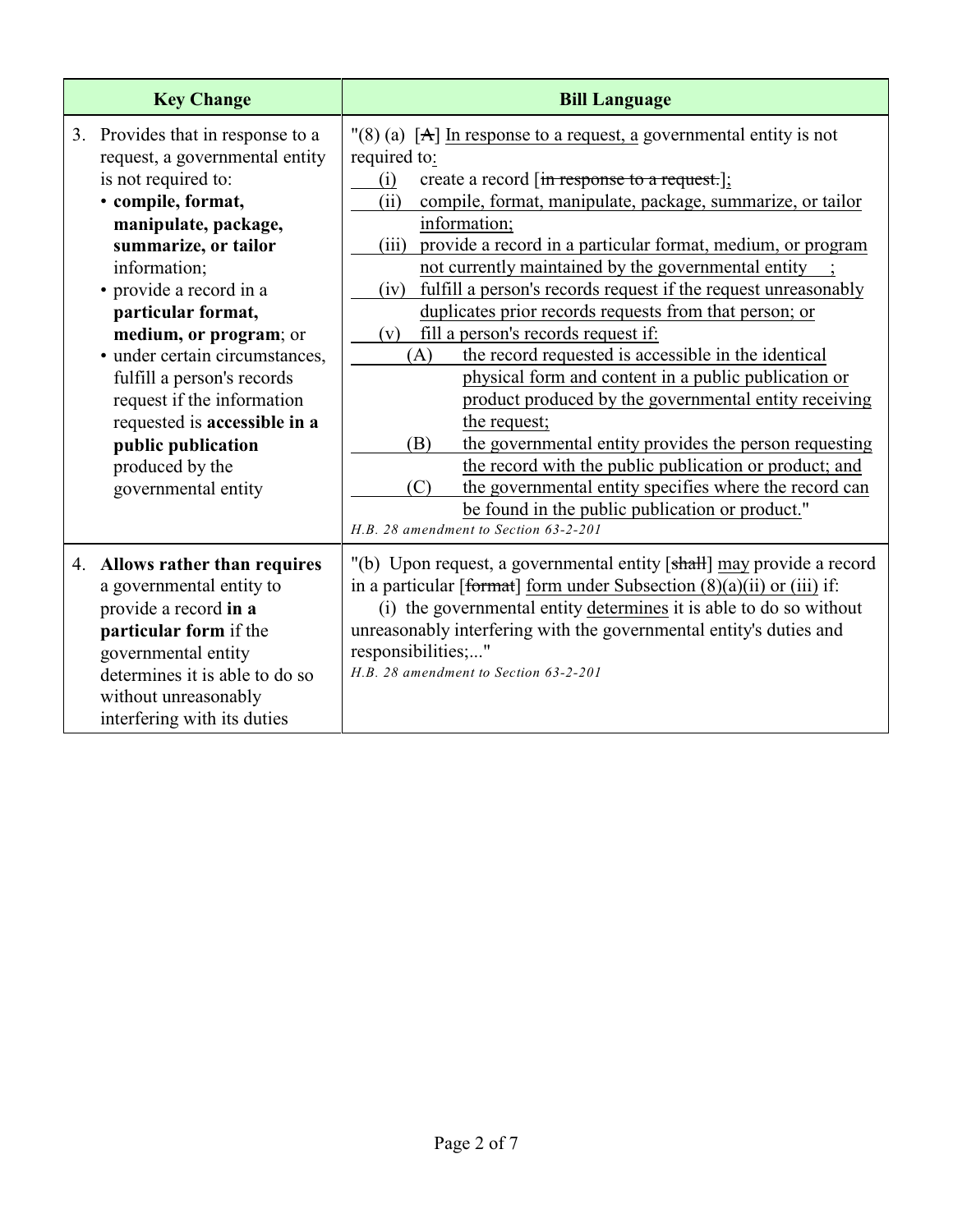| <b>Key Change</b>                                                                                                                                                                                                                                                                                                                                                                                                                                                                                                         | <b>Bill Language</b>                                                                                                                                                                                                                                                                                                                                                                                                                                                                                                                                                                                                                                                                                                                                                                                                                                              |
|---------------------------------------------------------------------------------------------------------------------------------------------------------------------------------------------------------------------------------------------------------------------------------------------------------------------------------------------------------------------------------------------------------------------------------------------------------------------------------------------------------------------------|-------------------------------------------------------------------------------------------------------------------------------------------------------------------------------------------------------------------------------------------------------------------------------------------------------------------------------------------------------------------------------------------------------------------------------------------------------------------------------------------------------------------------------------------------------------------------------------------------------------------------------------------------------------------------------------------------------------------------------------------------------------------------------------------------------------------------------------------------------------------|
| 5. Allows a governmental entity<br>to disclose information<br>protected under item 9 below<br>if:<br>• the head of the governmental<br>entity determines that the<br>disclosure is mutually<br>beneficial to the subject of<br>the record, the governmental<br>entity, and to the public<br>because it serves a public<br>purpose related to public<br>safety or consumer<br>protection; and<br>• the person who receives the<br>record agrees not to use or<br>allow its use for advertising<br>or solicitation purposes | $\vert$ (c) In addition to the disclosure under Subsection (5)(b), a<br>governmental entity may disclose a record that is protected under<br>Subsection 63-2-304(51) if:<br>(i) the head of the governmental entity, or a designee, determines<br>that the disclosure:<br>is mutually beneficial to:<br>(A)<br>the subject of the record;<br>(I)<br>the governmental entity; and<br>(II)<br>(III) the public; and<br>(B)<br>serves a public purpose related to:<br>public safety; or<br>(I)<br>(II)<br>consumer protection; and<br>(ii)<br>the person who receives the record from the governmental<br>entity agrees not to use or allow the use of the record for<br>advertising or solicitation purposes."<br>H.B. 28 amendment to Section 63-2-201                                                                                                             |
| 6. Requires that a person making<br>a request for a record shall<br>submit the request to the<br>governmental entity that<br>prepared, owns, or retains the<br>record and prohibits a<br>governmental entity that has<br>received a record as a shared<br>record from another<br>governmental entity for<br>auditing purposes from<br>providing the record                                                                                                                                                                | $''(2)$ (a) Subject to Subsection (2)(b), a person making a request for a<br>record shall submit the request to the governmental entity that<br>prepares, owns, or retains the record.<br>(b) In response to a request for a record, a governmental entity<br>may not provide a record that it has received under Section 63-2-206<br>as a shared record if the record was shared for the purpose of auditing,<br>if the governmental entity is authorized by state statute to conduct an<br>audit.<br>(c) If a governmental entity is prohibited from providing a record<br>under Subsection (2)(b), it shall:<br>(i) deny the records request; and<br>(ii) inform the person making the request that records requests<br>must be submitted to the governmental entity that prepares, owns, or<br>retains the record."<br>S.B. 190 amendment to Section 63-2-204 |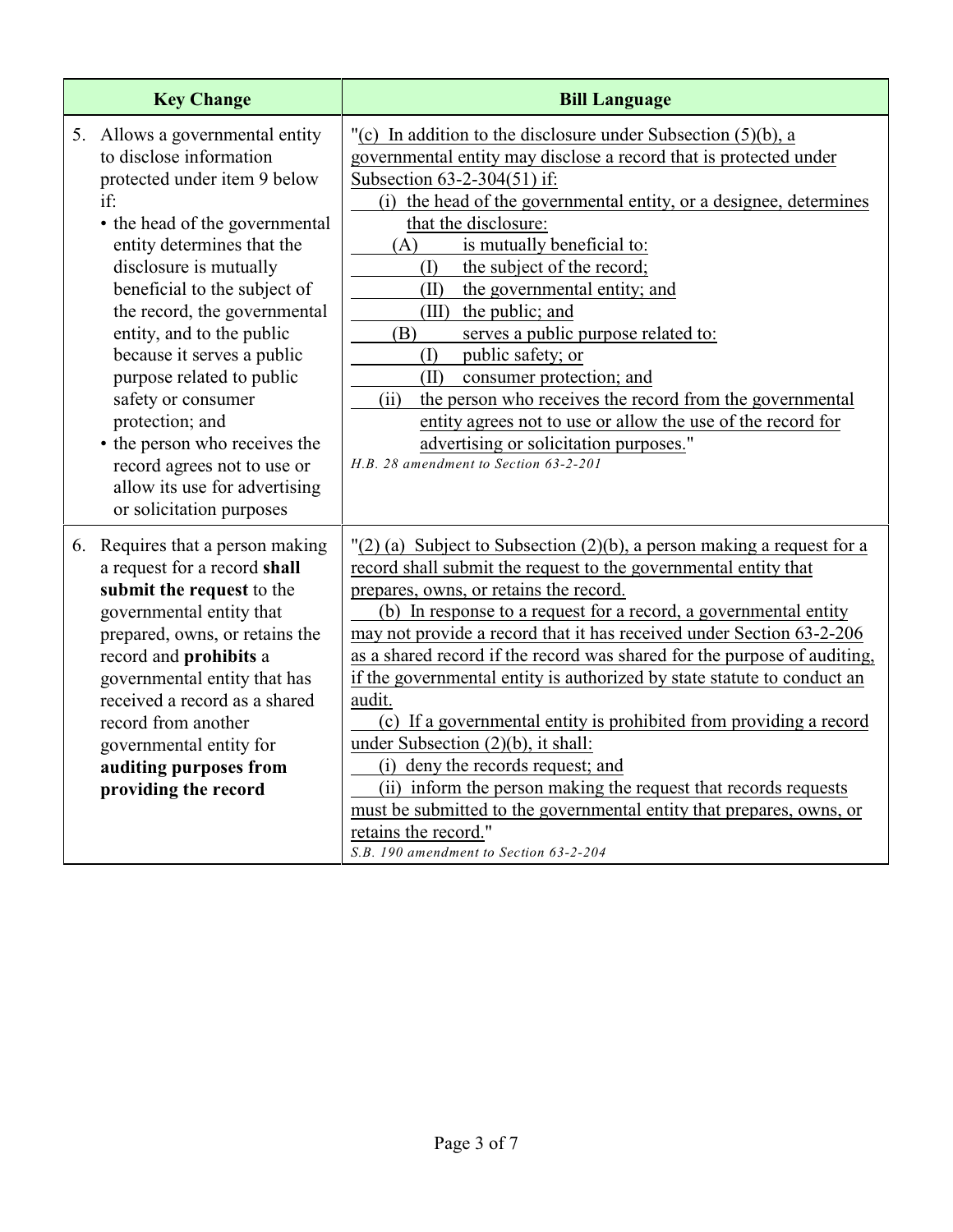| <b>Key Change</b>                                                                                                                                                                                                                                                                                                             | <b>Bill Language</b>                                                                                                                                                                                                                                                                                                                                                                                                                                                                                                                                                                                                                                                                                                                                                                                                                                                                                                                                                                                                                                                                                                                                                |
|-------------------------------------------------------------------------------------------------------------------------------------------------------------------------------------------------------------------------------------------------------------------------------------------------------------------------------|---------------------------------------------------------------------------------------------------------------------------------------------------------------------------------------------------------------------------------------------------------------------------------------------------------------------------------------------------------------------------------------------------------------------------------------------------------------------------------------------------------------------------------------------------------------------------------------------------------------------------------------------------------------------------------------------------------------------------------------------------------------------------------------------------------------------------------------------------------------------------------------------------------------------------------------------------------------------------------------------------------------------------------------------------------------------------------------------------------------------------------------------------------------------|
| 7. Requires private contractors<br>or private providers that<br>receive private, controlled, or<br>protected records while<br>working with or assisting a<br>governmental entity to provide<br>written assurance that the<br>confidentiality of the records<br>will be maintained                                             | "(b) A governmental entity may provide a private, controlled, or<br>protected record or record series to a contractor or a private provider<br>according to the requirements of Subsection $(6)(b)$<br>(6) (b) A contractor or a private provider may receive information<br>under this section only if:<br>(i) the contractor or private provider's use of the record or record<br>series produces a public benefit that outweighs the individual<br>privacy right that protects the record or record series;<br>(ii) the record or record series it requests:<br>is necessary for the performance of a contract with a<br>(A)<br>governmental entity;<br>will only be used for the performance of the contract<br>(B)<br>with the governmental entity;<br>will not be disclosed to any other person; and<br>(C)<br>will not be used for advertising or solicitation purposes;<br>(D)<br>and<br>(iii) the contractor or private provider gives written assurance to<br>the governmental entity that is providing the record or record<br>series that it will adhere to the restrictions of this Subsection<br>$(6)(b)$ ."<br>H.B. 28 amendment to Section 63-2-206 |
| 8. Provides that internal<br>communications that are part<br>of the deliberative process in<br>connection with the<br>preparation of legislation<br>between members of the<br>Legislature or the Legislature's<br>staff are protected records,<br>unless the communications<br>give notice of legislative<br>action or policy | "The following records are protected if properly classified by a<br>governmental entity:<br>$(19)(a)$<br>(b) (i) an internal communication that is part of the deliberative<br>process in connection with the preparation of legislation between:<br>(A) members of a legislative body;<br>(B) a member of a legislative body and a member of the<br>legislative body's staff; or<br>(C) members of a legislative body's staff; and<br>(ii) notwithstanding Subsection $(19)(b)(i)$ , a communication that<br>gives notice of legislative action or policy may not be classified as<br>protected under this section;"<br>H.B. 12 amendments to Section 63-2-304                                                                                                                                                                                                                                                                                                                                                                                                                                                                                                     |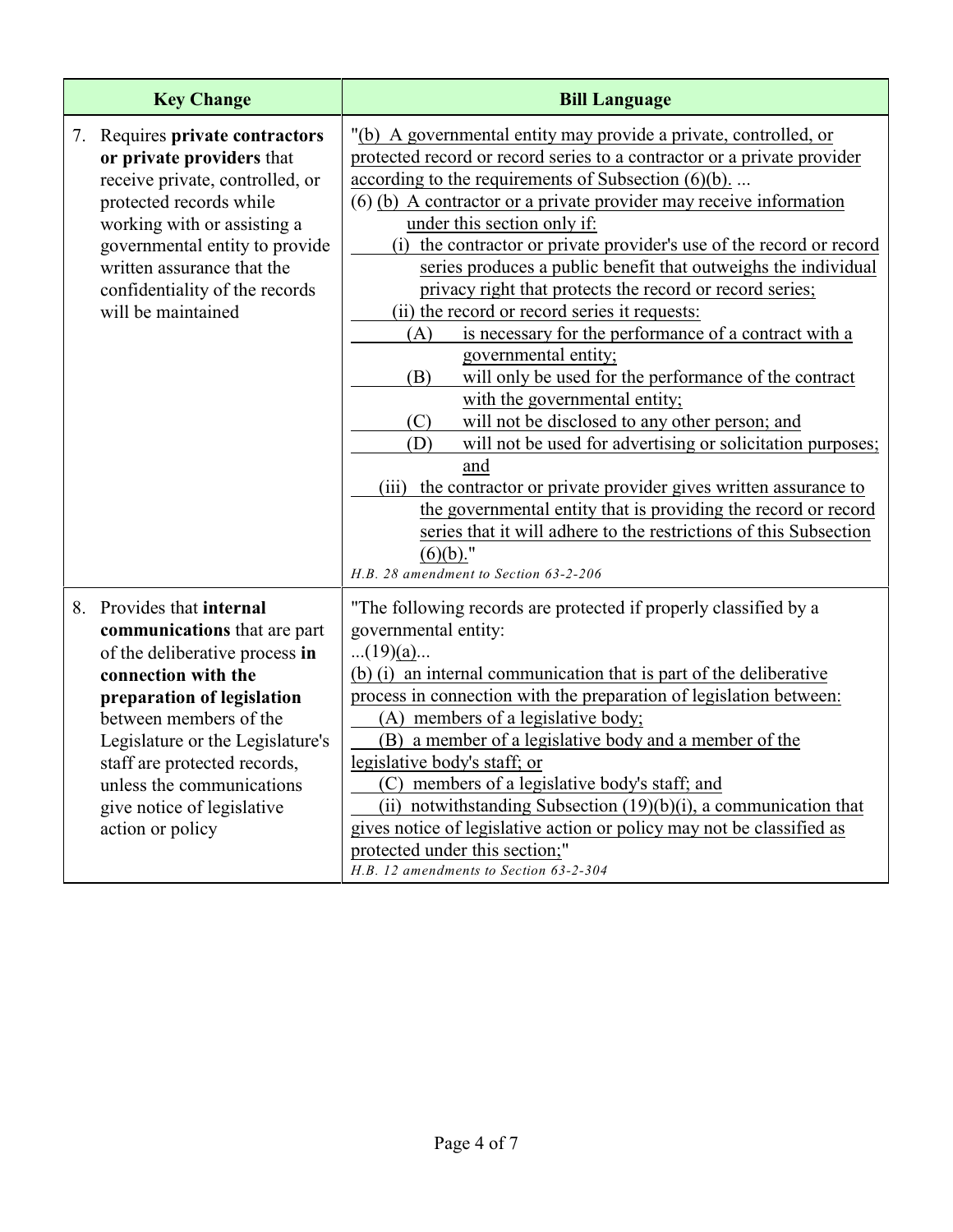| <b>Key Change</b>                                                                                                                                                                                                                                                                                                                                                                                                                              | <b>Bill Language</b>                                                                                                                                                                                                                                                                                                                                                                                                                                                                                                                                                                                                                                                                                                                                                                                                                    |
|------------------------------------------------------------------------------------------------------------------------------------------------------------------------------------------------------------------------------------------------------------------------------------------------------------------------------------------------------------------------------------------------------------------------------------------------|-----------------------------------------------------------------------------------------------------------------------------------------------------------------------------------------------------------------------------------------------------------------------------------------------------------------------------------------------------------------------------------------------------------------------------------------------------------------------------------------------------------------------------------------------------------------------------------------------------------------------------------------------------------------------------------------------------------------------------------------------------------------------------------------------------------------------------------------|
| 9. Provides that, in certain<br>circumstances, a person's<br>home address, home<br>telephone number, or<br>personal mobile phone<br>number are protected<br>records, if:<br>• the information is required<br>to be provided in order to<br>comply with a law; and<br>• by complying with the law<br>and due to the nature of the<br>law the subject of the record<br>has a reasonable expectation<br>that the information will be<br>protected | "The following records are protected if properly classified by a<br>governmental entity:<br>(51) unless otherwise classified as public under Section 63-2-301 and<br>except as provided under Section 41-1a-116, an individual's<br>home address, home telephone number, or personal mobile<br>phone number, if:<br>(a) the individual is required to provide the information in order to<br>comply with a law, ordinance, rule, or order of a government<br>entity; and<br>(b) the subject of the record has a reasonable expectation that this<br>information will be kept confidential due to:<br>the nature of the law, ordinance, rule, or order; and<br>(i)<br>the individual complying with the law, ordinance, rule,<br>(ii)<br>or order."<br>H.B. 28 amendment to Section 63-2-304                                             |
| 10. Provides that, in response to a<br>GRAMA request for the<br>telephone number, email<br>address, and street address of a<br>current or former<br>government employee, a<br>governmental entity must<br>provide an email address and<br>is only required to provide a<br>single telephone number,<br>email address, and street<br>address                                                                                                    | $"(1)$ As used in this section:<br>(a) "Business address" means a single address of a governmental<br>agency designated for the public to contact an employee or officer of<br>the governmental agency.<br>(b) "Business email address" means a single email address of a<br>governmental agency designated for the public to contact an employee<br>or officer of the governmental agency.<br>(c) "Business telephone number" means a single telephone<br>number of a governmental agency designated for the public to contact<br>an employee or officer of the governmental agency.<br>$[\left(\frac{1}{2}\right)]$ (2) The following records are public<br>(b) [names] the name, gender,  business [addresses] address,<br>business email address, business telephone [numbers] number, "<br>H.B. 258 amendments to Section 63-2-304 |
| 11. Permits the State Records<br>Committee to:<br>· provide notice of a hearing<br>date within 5 business days<br>after receiving a notice of<br>appeal (instead of 3); and<br>• schedule a hearing within<br>52 days after receiving the<br>notice of appeal (instead of<br>45)                                                                                                                                                               | "(4) (a) Except as provided in Subsection (4)(b), no later than $[there]$<br>five business days after receiving a notice of appeal, the executive<br>secretary of the records committee shall:<br>(i) schedule a hearing for the records committee to discuss the<br>appeal at the next regularly scheduled committee meeting falling at<br>least 14 days after the date the notice of appeal is filed but no longer<br>than $[45]$ 52 calendar days after the date the notice of appeal was filed<br>except that the records committee may schedule an expedited hearing<br>upon application of the petitioner and good cause shown;"<br>H.B. 117 amendments to Section 63-2-403                                                                                                                                                       |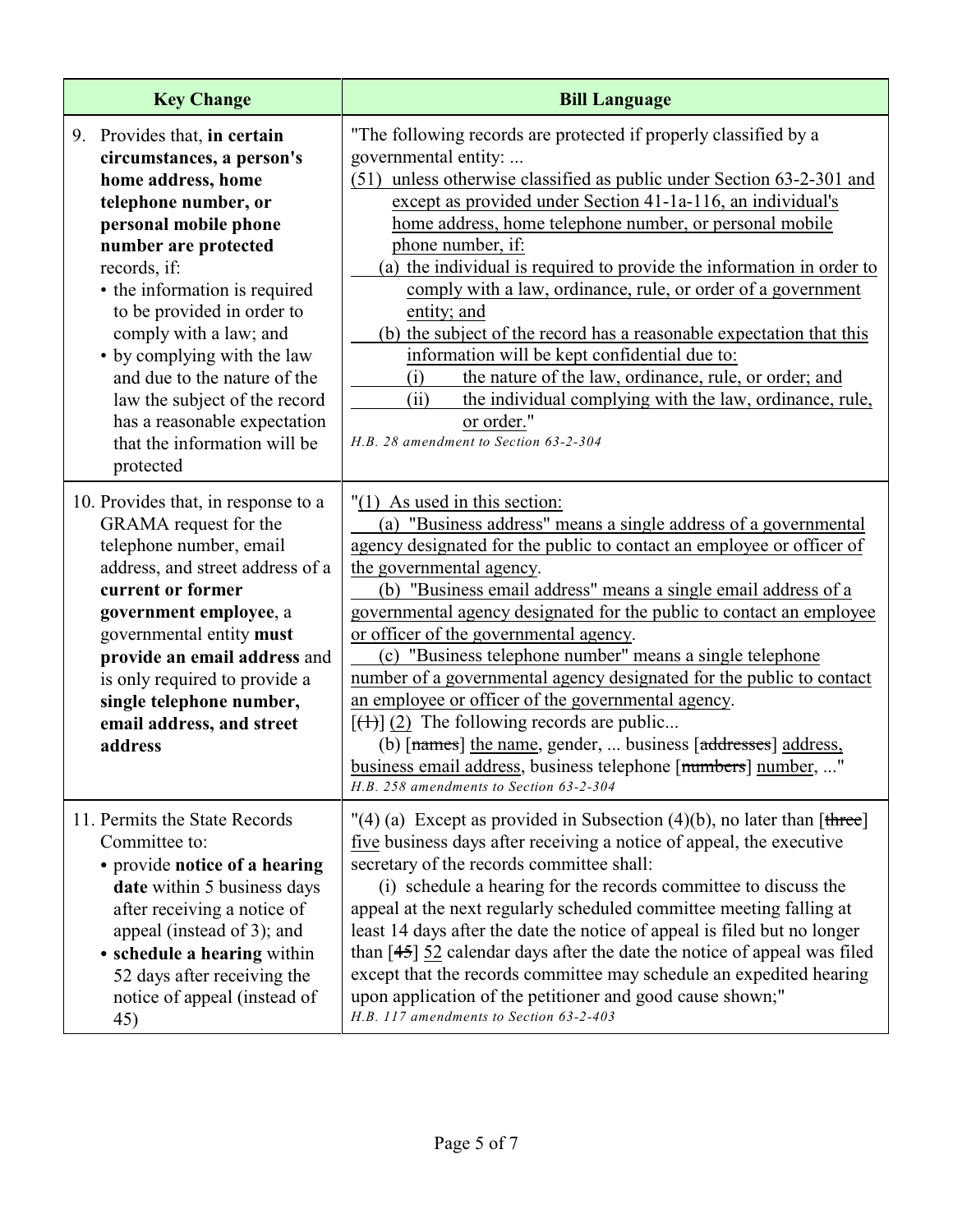| <b>Key Change</b>                                                                                                                                                                                            | <b>Bill Language</b>                                                                                                                                                                                                                                                                                                                                                                                                                                                                                                                                                                                                                                                                                                                                                                                                                                                                                                                                                                                                                                                                                                                                                                                                                                           |
|--------------------------------------------------------------------------------------------------------------------------------------------------------------------------------------------------------------|----------------------------------------------------------------------------------------------------------------------------------------------------------------------------------------------------------------------------------------------------------------------------------------------------------------------------------------------------------------------------------------------------------------------------------------------------------------------------------------------------------------------------------------------------------------------------------------------------------------------------------------------------------------------------------------------------------------------------------------------------------------------------------------------------------------------------------------------------------------------------------------------------------------------------------------------------------------------------------------------------------------------------------------------------------------------------------------------------------------------------------------------------------------------------------------------------------------------------------------------------------------|
| 12. Permits the State Records<br>Committee to issue a signed<br>order within 5 business days<br>of a hearing date (instead of 3)                                                                             | $"(11)$ (a) No later than [three] <u>five</u> business days after the hearing, the<br>records committee shall issue a signed order either granting the<br>petition in whole or in part or upholding the determination of the<br>governmental entity in whole or in part."<br>H.B. 117 amendments to Section 63-2-403                                                                                                                                                                                                                                                                                                                                                                                                                                                                                                                                                                                                                                                                                                                                                                                                                                                                                                                                           |
| 13. Provides that the State<br>Records Committee's failure<br>to issue a decision within 57<br>(instead of 35) days after the<br>date the notice of appeal is<br>filed constitutes a denial of the<br>appeal | "(13) If the records committee fails to issue a decision within $[35]$ 57<br>calendar days of the filing of the notice of appeal, that failure shall be<br>considered the equivalent of an order denying the appeal. The<br>petitioner shall notify the records committee in writing if the petitioner<br>considers the appeal denied."<br>H.B. 117 amendments to Section 63-2-403                                                                                                                                                                                                                                                                                                                                                                                                                                                                                                                                                                                                                                                                                                                                                                                                                                                                             |
| 14. Requires a governmental<br>entity to give notice to persons<br>who provide potentially<br>private or controlled<br>information as to how the<br>information is currently<br>used and shared              | [Upon request, each] A governmental entity shall [explain]<br>$"(2)$ (a)<br>provide notice of the following to [an individual] a person<br>that is asked to furnish information that could be classified as<br>a private or controlled record:<br>the reasons the [individual] person is asked to furnish<br>$[\left(\text{a}\right)]$ (i)<br>[to the governmental entity] the information [that could<br>be classified private or controlled];<br>the intended uses of the information; [and]<br>$\left[\left(\overline{b}\right)\right]\left(\overline{ii}\right)$<br>the consequences for refusing to provide the<br>$[\text{e}(\text{e})]$ (iii)<br>information[-]; and<br>the classes of persons and the governmental entities<br>(iv)<br>that currently:<br>share the information with the governmental entity; or<br>(A)<br>receive the information from the governmental entity<br>(B)<br>on a regular or contractual basis.<br>(b) The notice shall be:<br>(i) posted in a prominent place at all locations where the<br>governmental entity collects the information; or<br>(ii)<br>included as part of the documents or forms that are<br>used by the governmental entity to collect the<br>information."<br>H.B. 12 amendments to Section 63-2-601 |